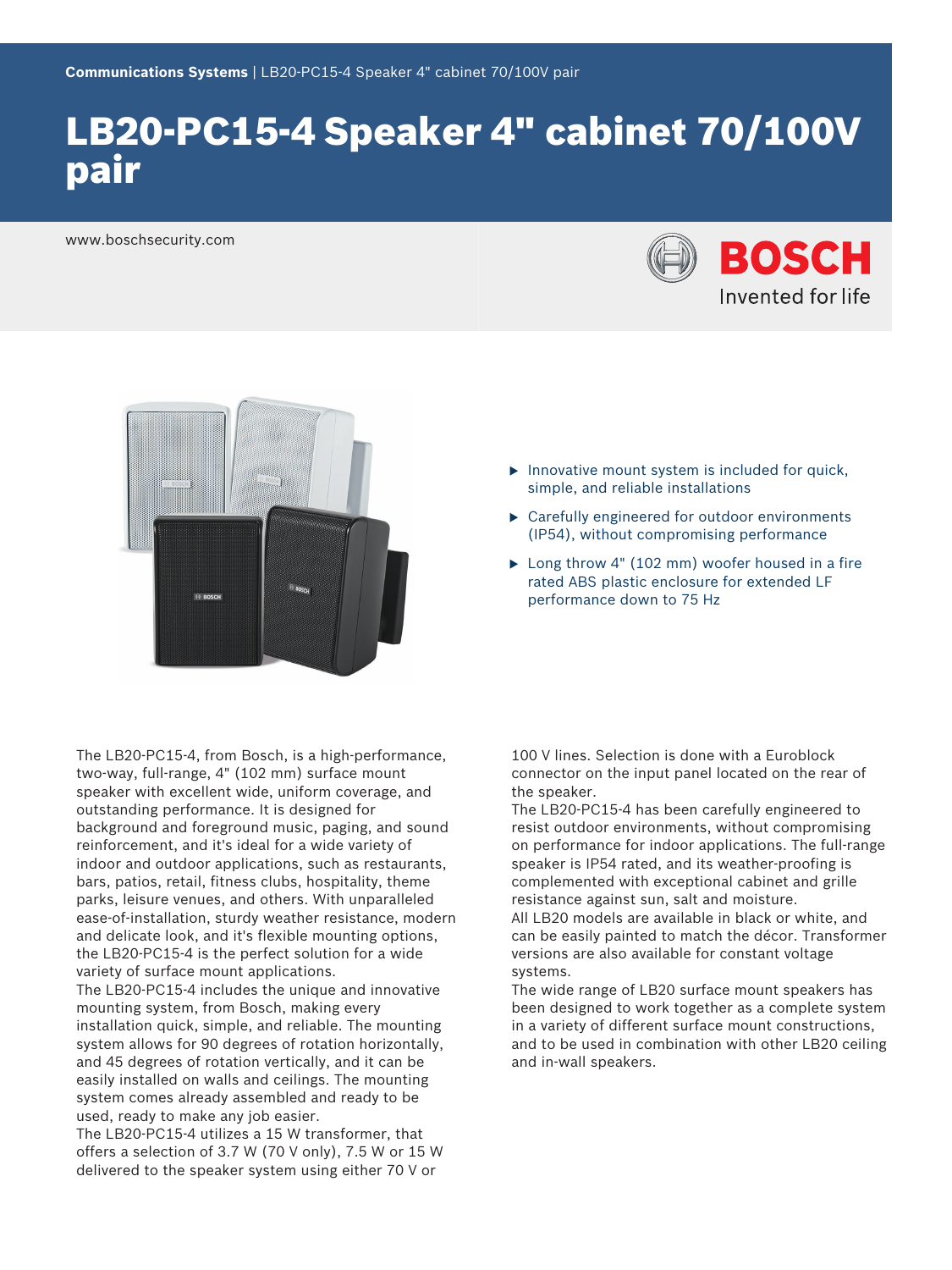**Certifications and approvals**

| <b>Region</b>                   | <b>Regulatory compliance/quality marks</b> |                                                                                    |
|---------------------------------|--------------------------------------------|------------------------------------------------------------------------------------|
| Europe                          | <b>CE</b>                                  |                                                                                    |
| <b>Technical specifications</b> |                                            |                                                                                    |
| Frequency response (-3 dB):     |                                            | 100 Hz - 20 kHz <sup>1</sup>                                                       |
| Frequency response (-10 dB):    |                                            | 75 Hz - 20 kHz <sup>1</sup>                                                        |
| Sensitivity:                    |                                            | 86.5 dB <sup>2</sup>                                                               |
| Max SPL (calculated):           |                                            | 98.5 dB (104.5 dB Peak)                                                            |
| Coverage angle:                 |                                            | Horizontal 110°, Vertical 110°                                                     |
| Power handling:                 |                                            | 15 W (60 W Peak) Continuous<br>Pink Noise (100 hours)                              |
| Low Z:                          |                                            | N <sub>0</sub>                                                                     |
| Recommended High-Pass:          |                                            | 70 Hz (24 dB/octave)                                                               |
| Input transformer (70V/100V):   |                                            | 15W                                                                                |
| Transformer taps:               |                                            | 70 V: 3.7 W, 7.5 W, 15 W<br>100 V: 7.5 W, 15 W                                     |
| LF transducer:                  |                                            | 4 inch (102 mm)                                                                    |
| HF transducer:                  |                                            | $0.75$ inch $(20$ mm $)$                                                           |
| Connectors:                     |                                            | Captive screws on wall bracket.<br>Max. wire size 12AWG (2.5<br>$mm$ ).            |
| Environmental:                  |                                            | IP54 (per IEC-60529)                                                               |
| Color:                          |                                            | Black (RAL 9004) or white (RAL<br>9003)                                            |
| Dimensions (H x W x D):         |                                            | 193 mm x 140 mm x 120 mm<br>$(7.6 \text{ in } x 5.5 \text{ in } x 4.7 \text{ in})$ |
| Net weight:                     |                                            | 1.8 kg (4.0 lb)                                                                    |
| Shipping weight (pair):         |                                            | 5.4 kg (11.9 lb)                                                                   |
| Included hardware:              |                                            | Mounting bracket and 4-mm<br>Allen wrench                                          |
| Packaged quantity:              |                                            | $\overline{2}$                                                                     |

<sup>1</sup>Half space (wall mounting).

<sup>2</sup>Half space (on wall) averaged 100 Hz - 10 kHz, 1 W. <sup>3</sup>Without brackets.

#### **Frequency response and impedance:**



#### **Architectural and engineering specifications:**

The loudspeaker shall be a surface mount, two-way, full-range system, with an internal passive crossover. The loudspeaker's low-frequency transducer shall be a 4" (102 mm) woofer, with a weather resistant poly propylene cone, and a 1" (25 mm) voice-coil. The loudspeaker's high-frequency transducer shall be a 0.75" (20 mm) Ferro fluid cooled driver.

The loudspeaker system shall meet the following performance criteria: Power handling, 15 W of IEC 60268-5 continuous pink noise (6 dB crest factor); Frequency response, 75 Hz - 20 kHz (-10 dB from rated sensitivity); Sensitivity, 86.5 dB at one watt, 100 Hz -10 kHz at one meter.

The loudspeaker shall have a transformer suitable for use on 70 V or 100 V distributed lines. The transformer shall have taps ranging from 3.7 W to 15 W, selectable using a Euroblock connector on the rear of the enclosure.

The high-frequency transducer shall drive a waveguide to cover evenly 110° horizontally by 110° vertically. The finish shall be paintable black (RAL 9004) or paintable white (RAL 9003). The grille shall be zinc plated, and powder coated for corrosion resistance. The loudspeaker shall be adjustable over a range of 90° horizontally and 45° vertically. The support bracket shall be integral with the enclosure. The loudspeaker shall have a ball-and-socket mounting system with a quick attach and detach operation. Electrical connections shall be through the wallportion of the mounting system, and there should be no exposed wire.

The system shall be weather resistant to IEC 60068-2-5 Solar Radiation, IEC 60068-2-11 Salt Mist, IEC 60068-2-42 SO2, IEC 60068-2-60 Chlorine, and IEC 60529 IP54 test conditions. The mounting system shall be EIA 636 tested, at a safety factor of 8:1 or better. The enclosure shall be molded of fire rated ABS plastic. The loudspeaker shall weigh 1.8 kg (4.0 lb) and its dimensions shall be 193 mm (7.6 in) high, 140 mm (5.5 in) wide, and 120 mm (4.7 in) deep. The surface mount loudspeaker shall be the LB20-PC15-4 model from Bosch.